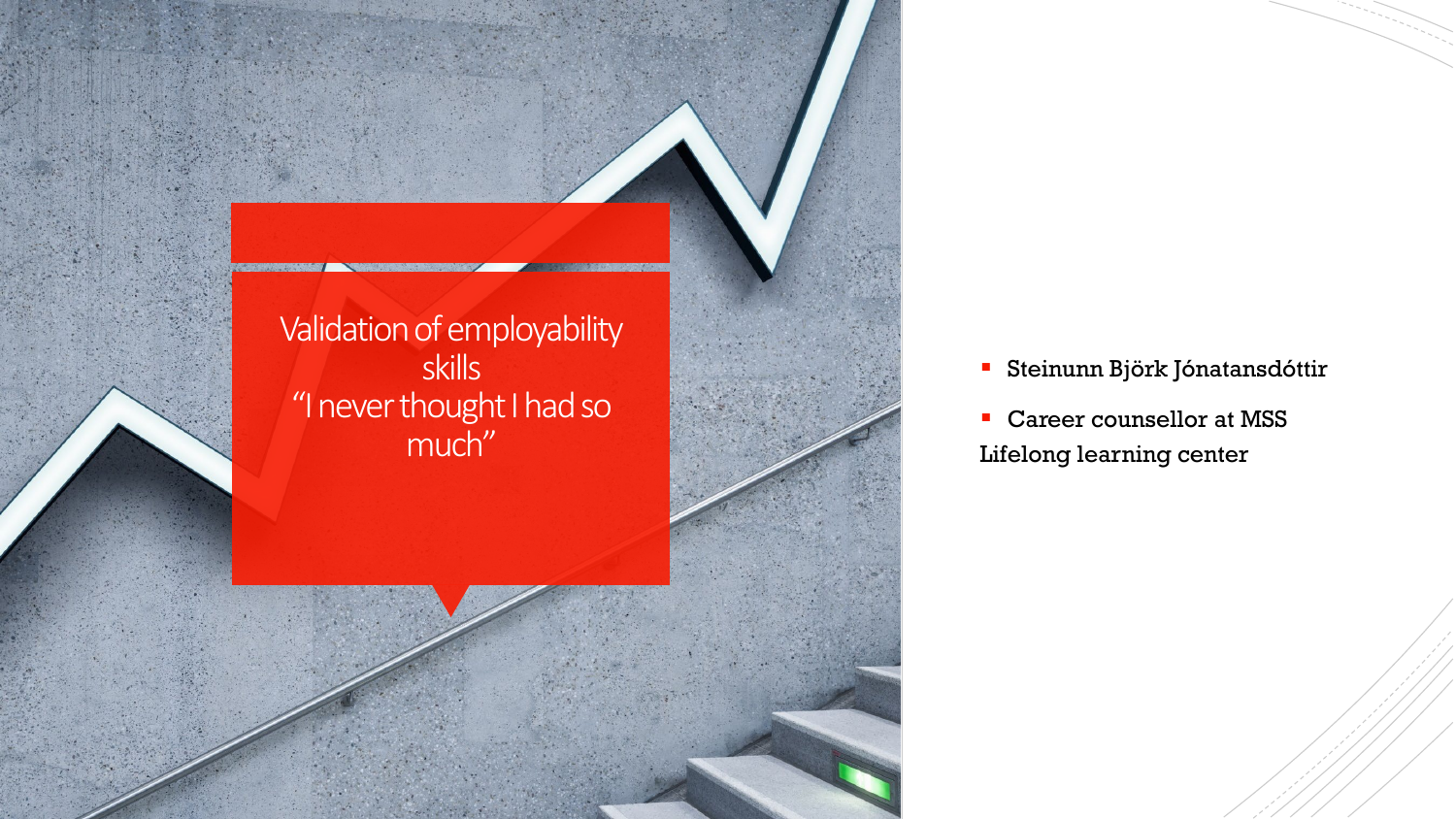## The study

- This study was 30 ECTS credits for a master's degree in Career counselling at the University of Iceland.
- Qualitative research method
- The research questions are:
- **IS validation in employability skills study or job incentive?** 
	- Does the validation affect the professional development of individuals?
- Does the validation affect the identity of those who go to the validation?
	- Does the validation affects the belief in one's abilities?
	- Does validation in employability skills have a powerful effect on the individual?
- How do participants experience the role of the Career counsellor in the assessment process?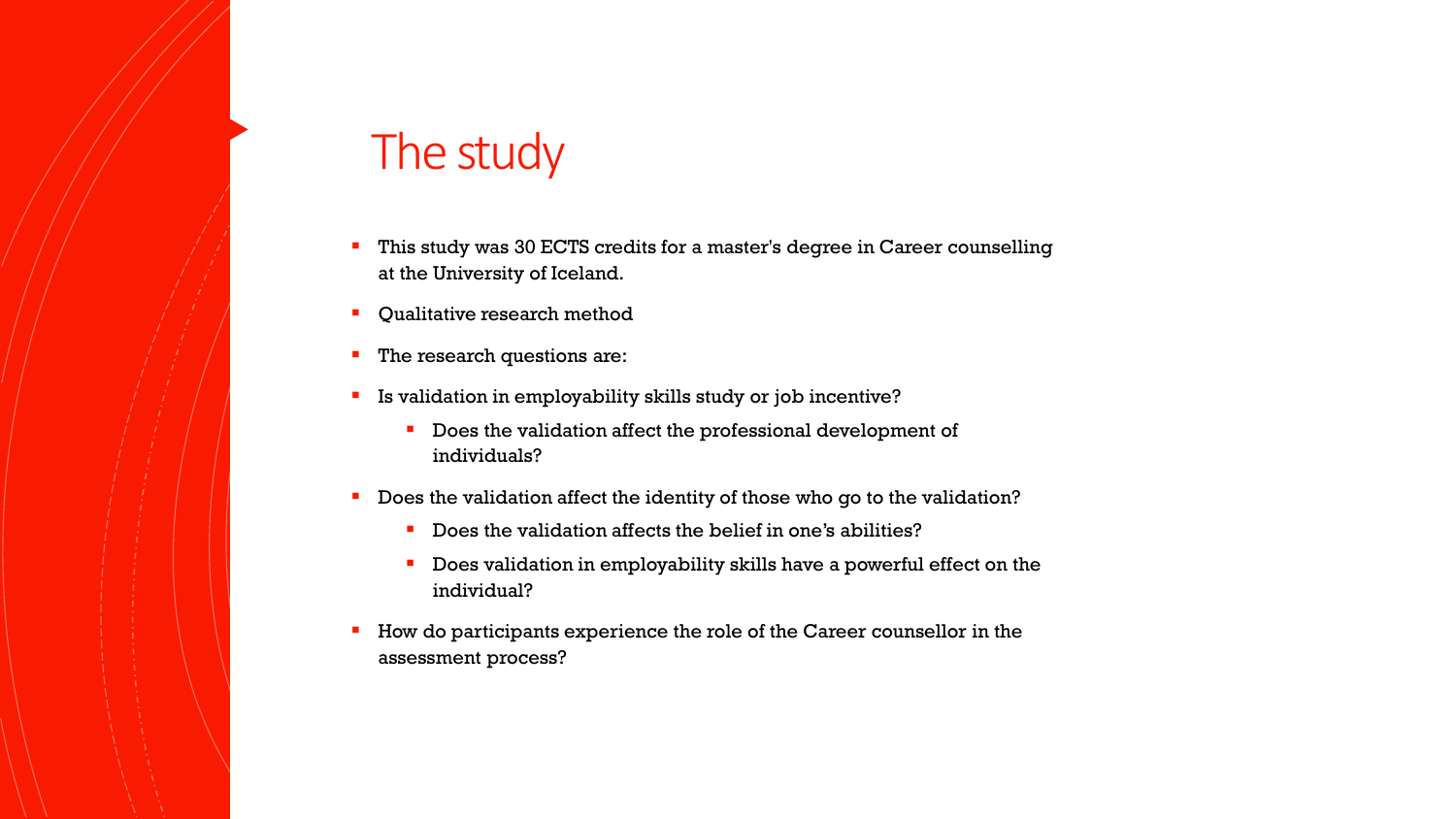## Employability skills.

- **Employability skills are transversal and can be transferred between jobs.**
- Validation of employability skills makes it more concrete and visible, makes it easier for participants to realize their own skills, how to develop in their work and take on more demanding jobs and tasks.
- The goal of the validation is to develop learning outcomes where the individual matches his or her personal skills with learning outcomes on the labor market.
- This is therefore not based on the curriculum as in many other validation programmes, but on the requirements of the business community.
- The assessment lists are structured in line with the level of competence, and the higher the participant's assessment, the greater the competence in that field is expected.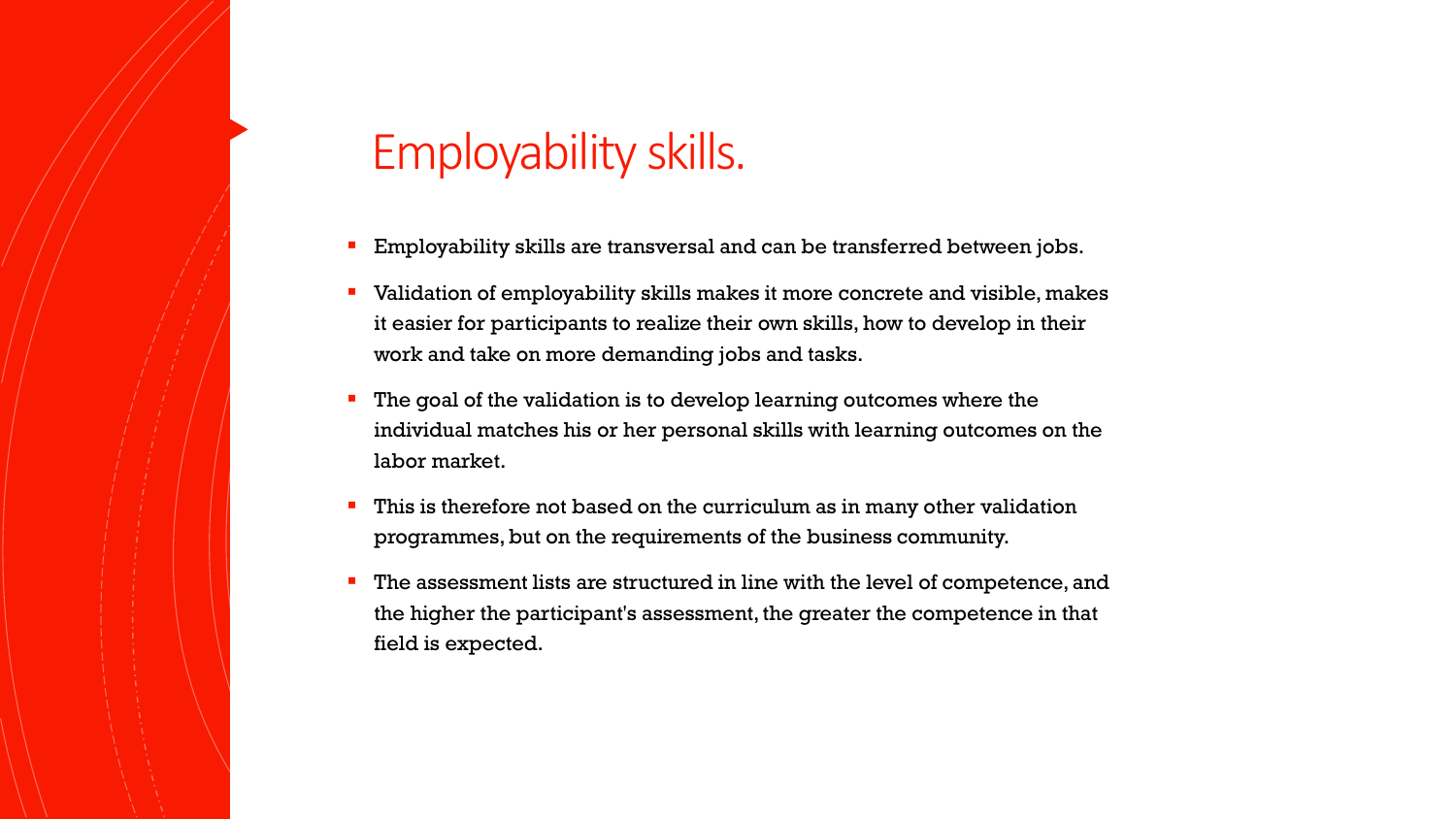## **Participants**

- Participants were selected based on the purpose of the study, Purposive sampling.
- **An interview framework was used for semi-open-ended questions** related to research questions and the aim of the study.
- Initially, there were supposed to be seven participants, but one dropped out after the meeting was called. So six interviews were conducted.
	- **All interviews were electronic, partly due to the pandemic and** partly due to the fact that participants lived all over the country.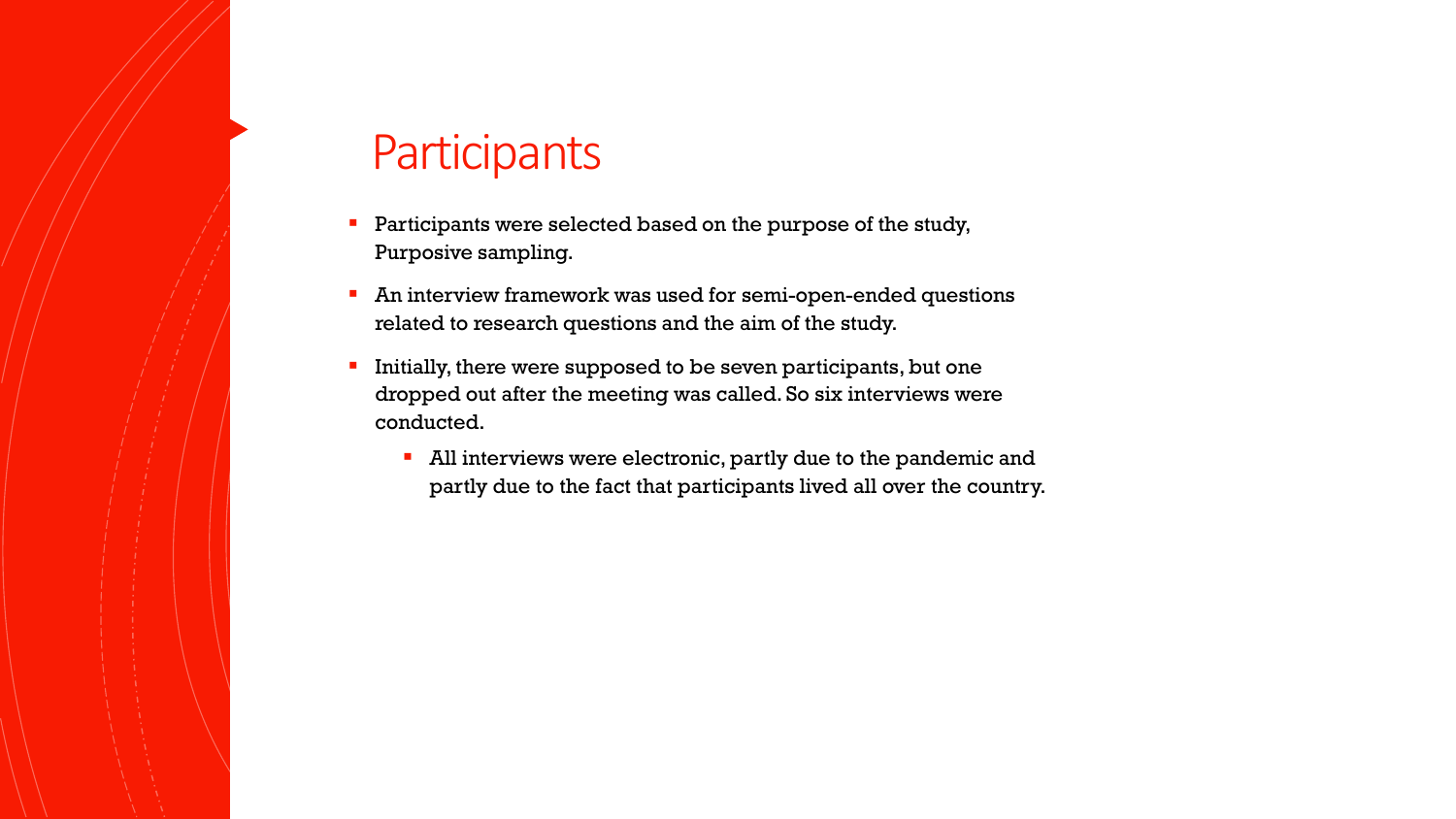#### **Participants**

- The education and tranining service center (Fræðslumiðstöð atvinnulífsins) was my contact with other lifelong learning centers.
	- **Two lifelong learning centers were selected, who had** performed validation of employability skills more than once.
- All participants underwent vocational rehabilitation in parallel with the validation.
	- Four participants out of six had started education and two were still in rehabilitation.
	- One of them studies at a university and three in other study programs at the upper secondary level.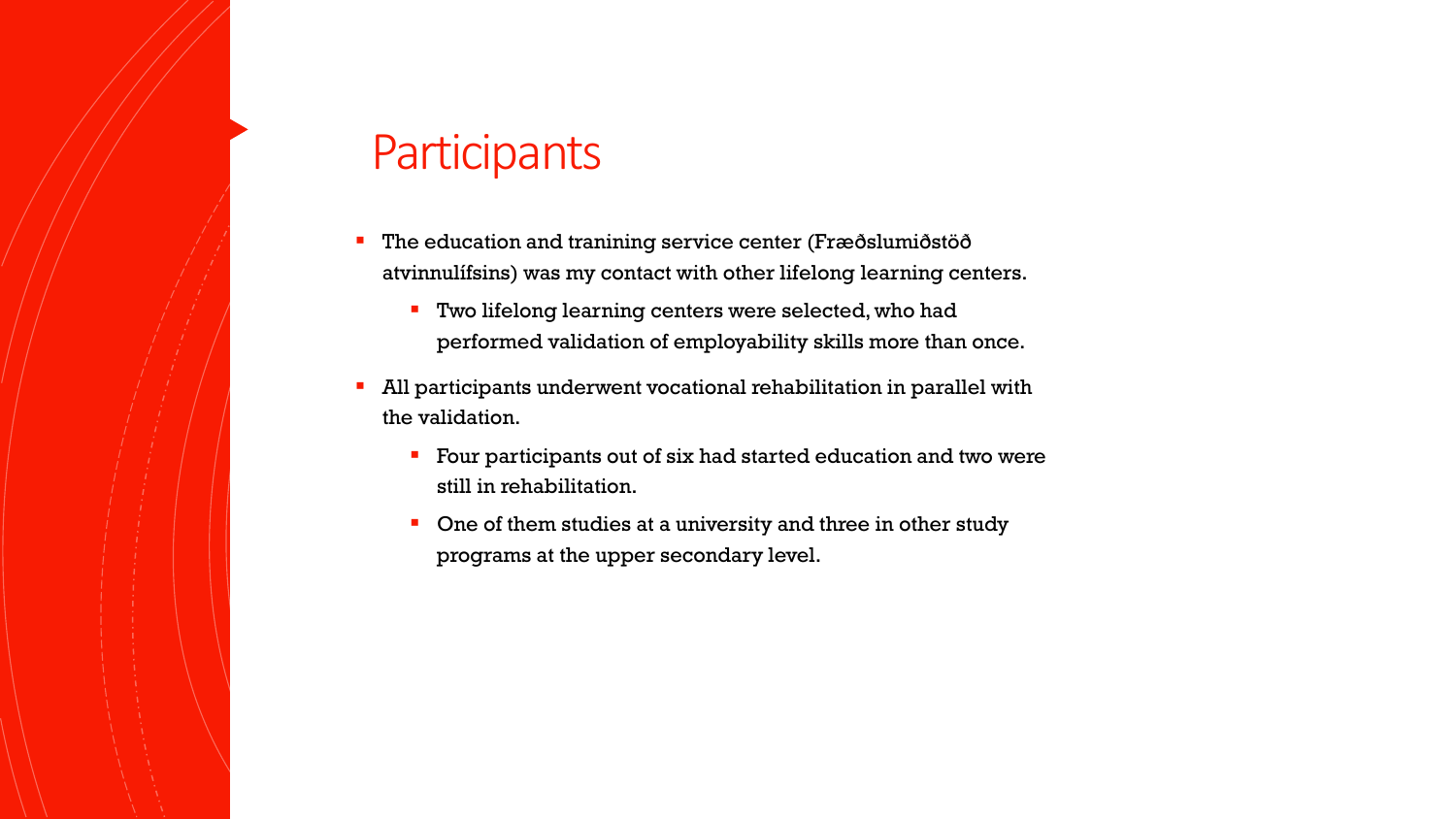#### **Results**

- **•** prominent themes were:
	- **Personal and social difficulties**
	- **Self-reinforcing results**
	- **New vision**
	- Self image
	- Support
	- **Motivation**
	- **Demanding**
	- **Flexibility**
- The results were divided into four sections
	- School history
	- Validation of employability skills and future plans
	- Self-image and belief in one's own abilities
	- **Support, role of career counsellor**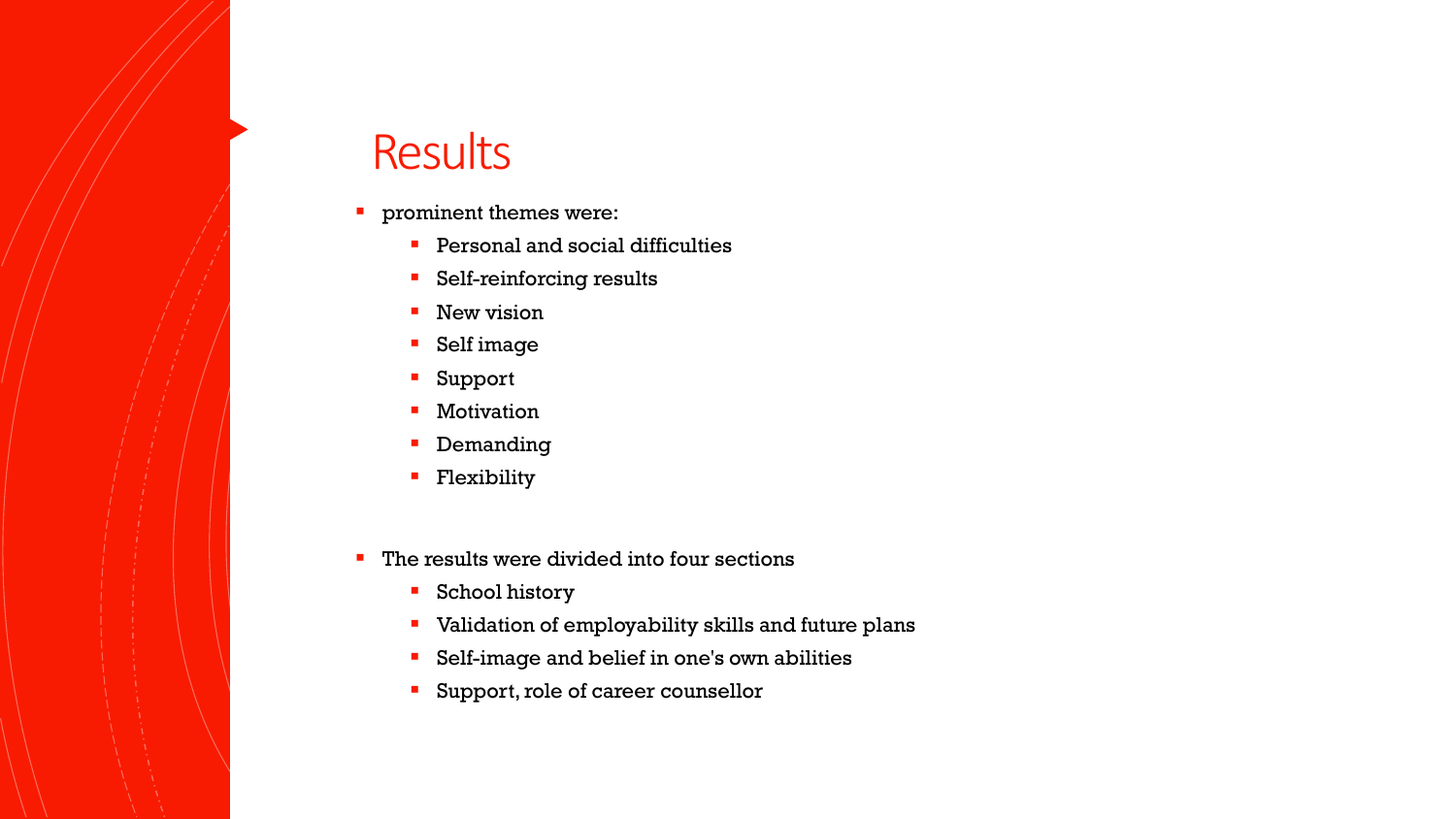# School history

- If was noticeable that all participants had at some point struggled with **personal and / or social difficulties** that caused them to drop out of school.
	- **Family illness, bullying, anxiety, depression, lack of** concentration for example.
- **The data shows they all wanted to be in education and even** made a few attempts to start learning again.
	- If is important to create a society where people have equal access to education and enable them to have their knowledge valued.
- All but one of the interviewees suspect they have learning difficulties.
	- ADHD or dyslexia was most often mentioned in that context.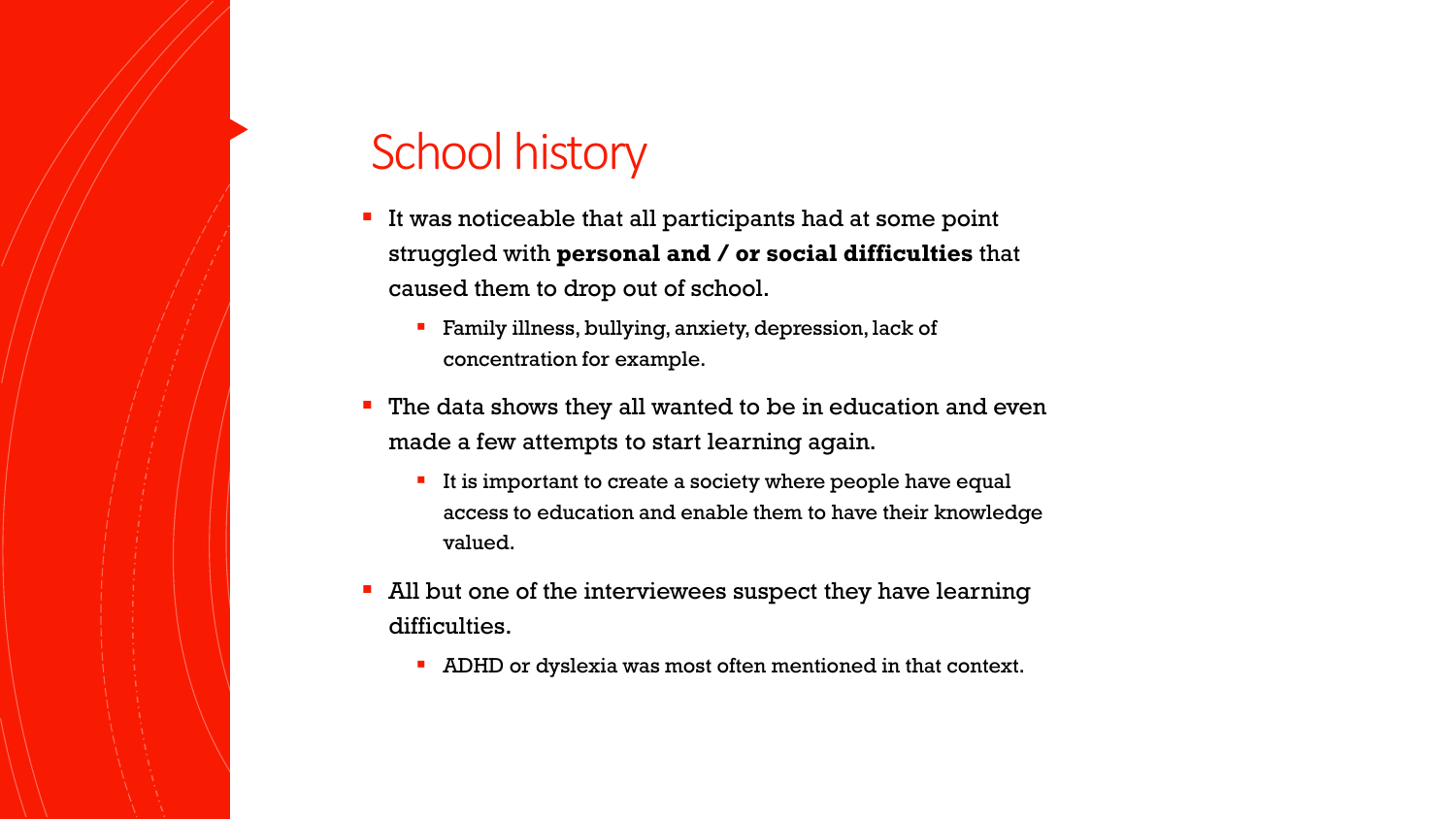## Future plans

- Previous research indicates that whether we trust ourselves to start learning again is based on many synergistic factors.
- **Self-empowering results and new perspectives** were the themes that stood out.
- All the interviewees talk about how their view of themselves, studies and often work has changed after receiving the results of the validation, then everything started to click together.
- Rannveig: **"But exactly, seeing the results, they told me that this is who I am, just a better person than I thought I really was ... I had more experience than I wanted to admit, I had a lot to offer and I had not seen it at that point in my life, so this just kind of opened up a lot for me that way"**
- The results that the participants relate to, based on their experience and person, begin to gain weight.
	- In this way, participants, with the help of a career counsellors, can adjust to specific jobs or studies and assess their strengths.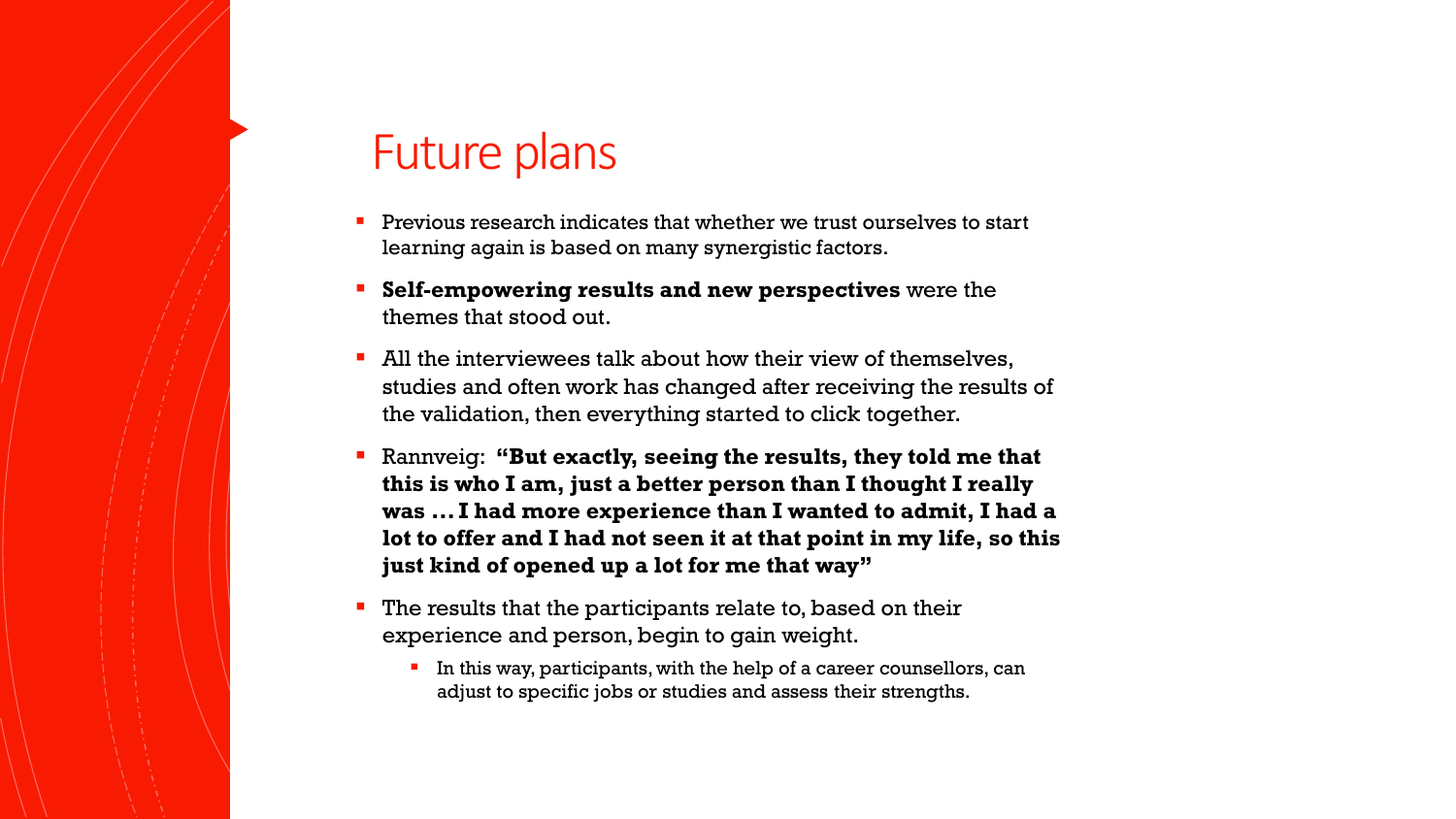## Future plans

- After the assessment, participants seemed to find it easier to connect their transferable skills and adapt them to a new platform - strengths began to emerge.
	- **This way you often get a new perspective on yourself.**
	- Also get an idea of where you can do better
- Atli says that he had begun to feel interested in entering the labor market, but "**the validation in Employability skills, showed me where I would like to work or what I would like to work on**", but today Atli works part-time while studying. He adds that the validation in employability skills has changed the way he views learning.
- Sigríður says that it is important to

**"evaluate your story, what you've been working on and such "**, it has given her the strength to keep going.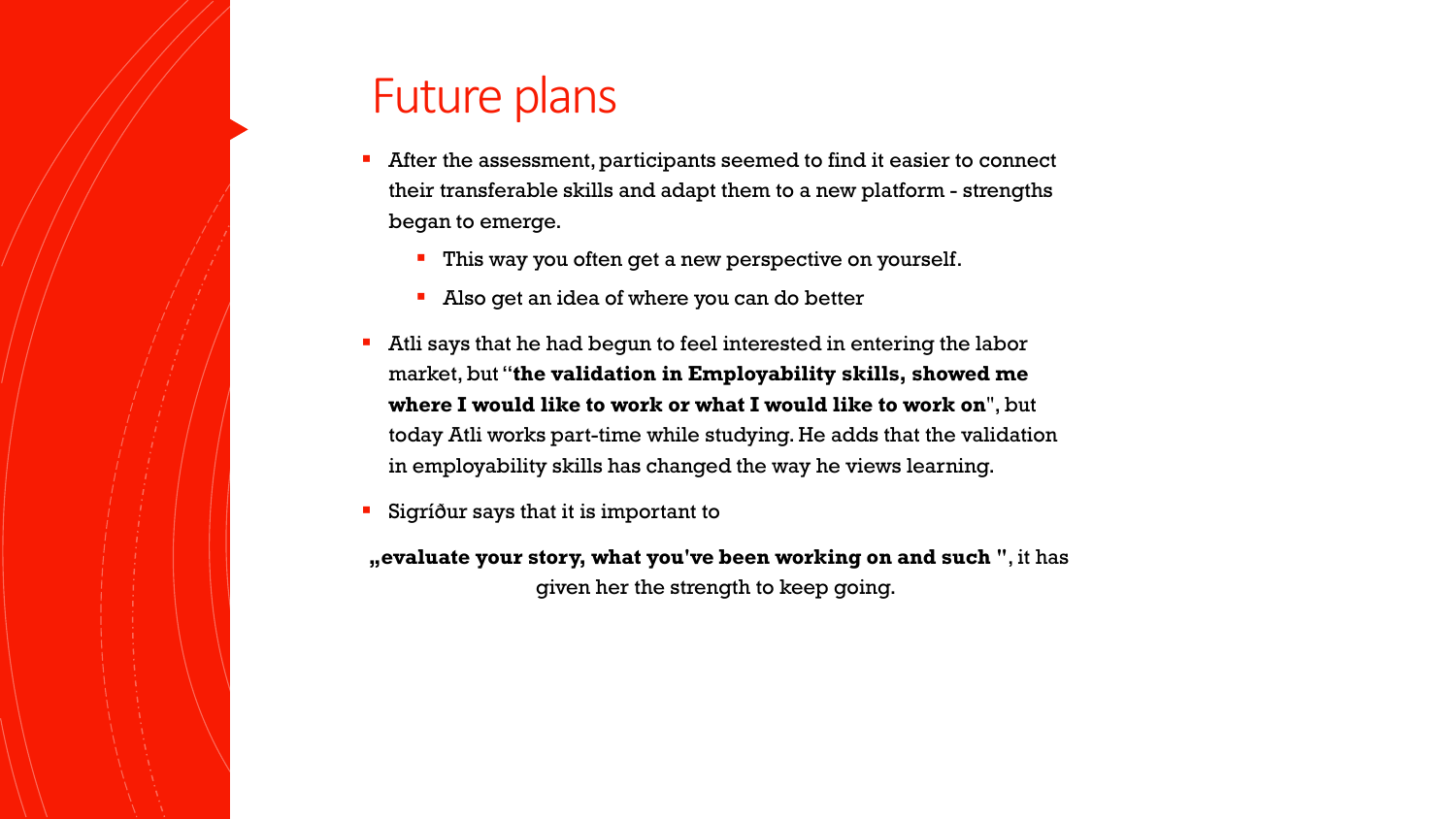## Future plans

- Rannveig describes how daring to try to return to school has had a knock-on effect.
- When she had completed the first phase, she thought:

**"Ok, I can possibly finish menntastoðir (educational support for levels 1 and 2 at upper secondary school) ... I never looked further than that, then I finished it and went to Keilir (upper secondary school level 3) and I never intended anything further than that, when I finished the validation I did not imagine that I would be in university after three years."**

 Helgi says: **"It is good to be able to remind yourself that this is what you could and can do, because sometimes, you just need to get a little reminder, to remind yourself on what you can do."**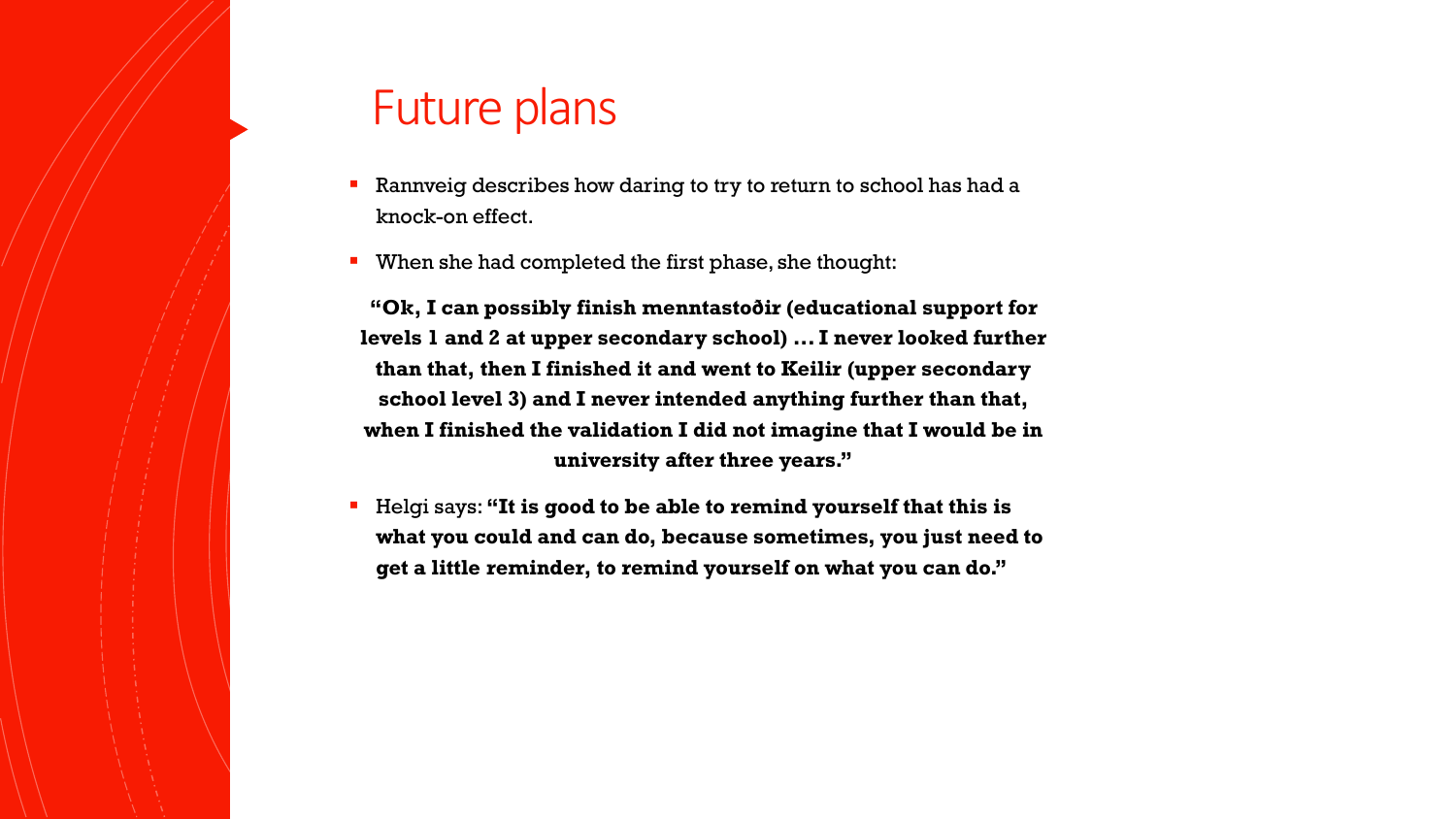#### Self-image and belief in one's abilities.

- **Weak self-image was a prominent factor among the participants.** 
	- They all felt that the validation increased self-confidence and influenced their next steps.
	- It encouraged them to start learning again and to see themselves in a different way, broadening their view of themselves.
	- **Themes of new vision and self-image where prominent.**
- **Participants said that it is difficult to see things when people have** struggled with depression and are even stuck in their negative self.
- **E** Atli: **"to see that I was good there, I think I knew it but I did not necessarily have faith in myself."**
- Rannveig: **"But just looking at the strengths I discovered ... I was at that point focusing a lot on my weaknesses, looking a lot at what I could not, what I did not know versus the vision I got of what I could and what I knew and how to use it."**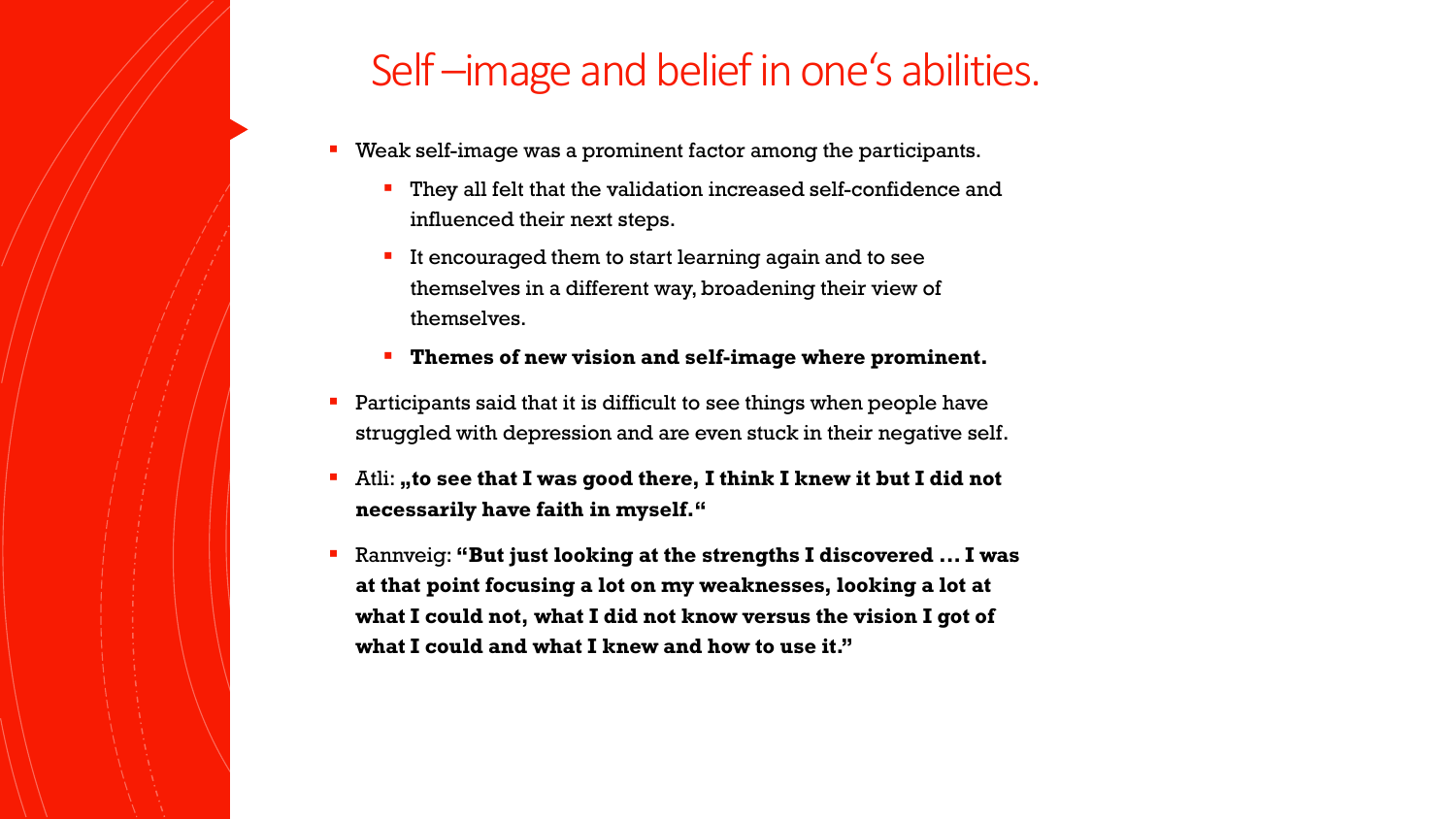## Self – image and belief in one's abilities.

- They all talked about having underestimated themselves and their strengths.
	- With the validation they were **"forced"** to look inward.
	- Sigrún: **"Yes ... many things somehow surprised me or ... when you have been depressed and somehow just, just sick, just have a negative vision ... it surprised me how much I could, I did not think I could do anything ... at least I'm not quite as closed in that way ... I never thought I had so much, I do not see all the things I do but they are quite bigger, and I am not as stuck there."**
- Helgi: : **,, you are stuck in your own, idea and self-image ... you had underestimated yourself or, yes, the strengths."**
- **With the validation they managed to map their strenghts, they** had been given something that gave them a certain basis for discussion and an opportunity to adjust to their studies and jobs with their new identity mind.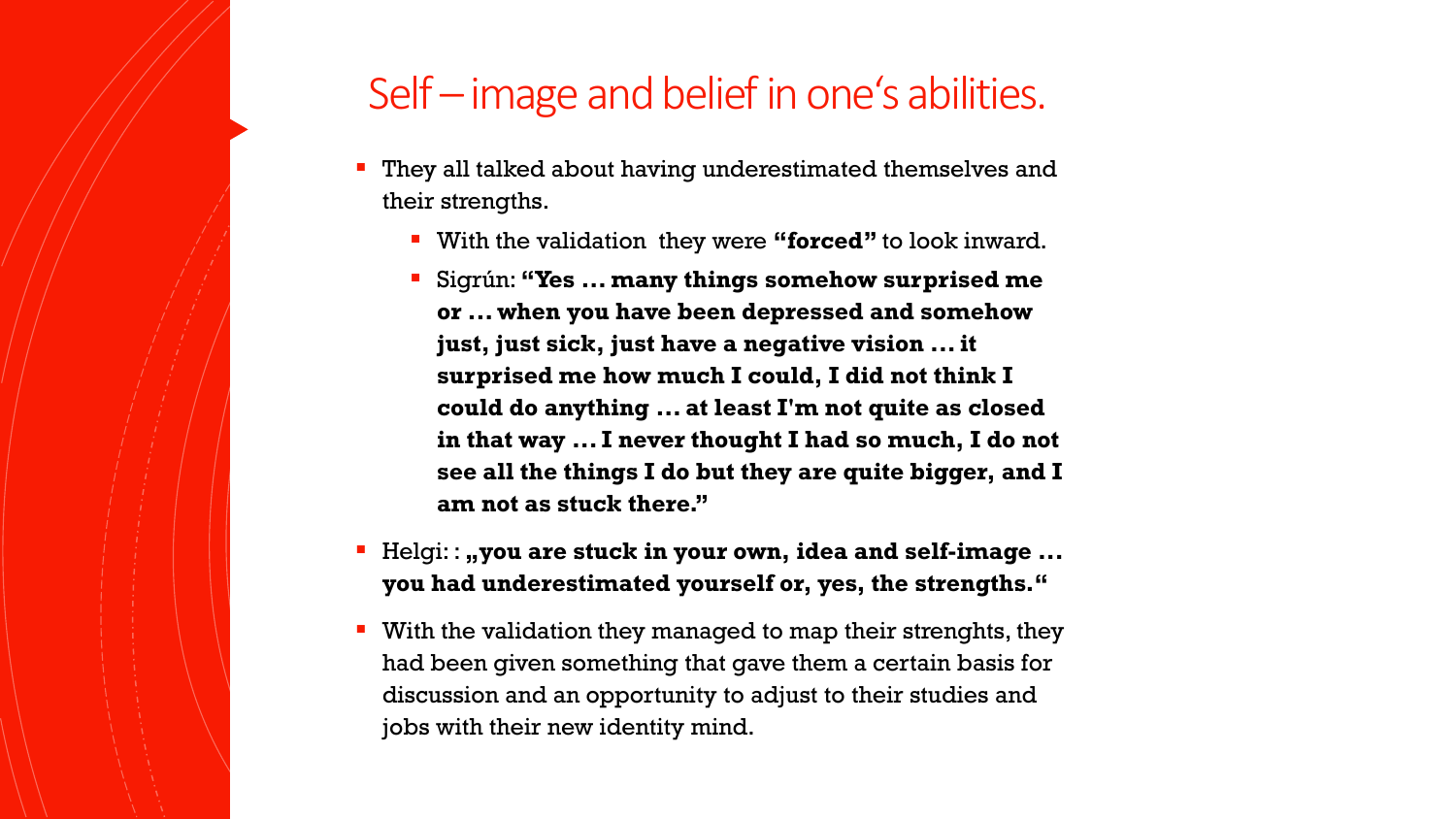# Career counselling in validation

- It can be concluded from the study that without support, some would have stopped participating in the validation.
- The goal of the career counselling is to support those who go through the validation programme, during the process and after the validation.
- Here **challenging** was a prominent theme as well as **support and encouragement.**
- According to the results, the presence of the counsellor is extremely important to the participants.
	- **They felt that the consellors were flexible and solution-oriented**
	- **Always with the benefit of the participants in mind**
	- **Everyone gets to go at their own pace**
	- Got good guidance after the validation
- They found the process difficult, the lists where long, and it's hard to look at oneself like that.
- In general, participants agreed to have been "insecure"
- Sigríður: "it was just hard but still quite just ... just, yeah, it was hard but still **good".**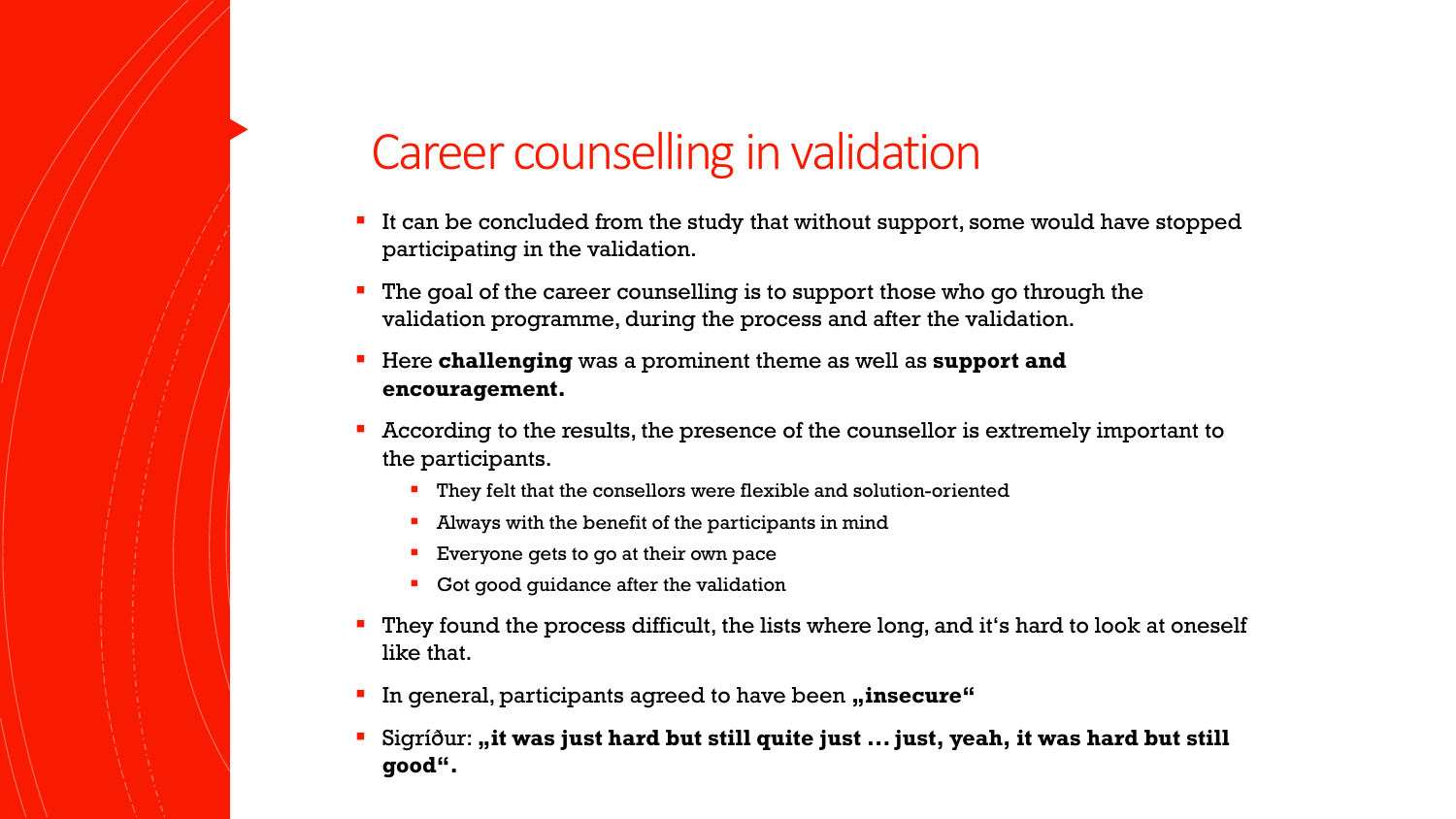# Career counselling in validation

- They considered it important to have met the counselor before.
	- Through teaching and counseling.
	- They had formed a connection.
	- **The counselor "just came running" if they needed her.**
- **Participants were in different places when the process began.** 
	- **The consultant had a good understanding of that.**
- **The counselor needs to be sensitive and understand his group.**
- Rannveig claims she had received the support she needed to **"get back on her feet"**
- When asked if she thinks it is important to have formed a relationship with the counselor, she says

**"yes in my case it did"**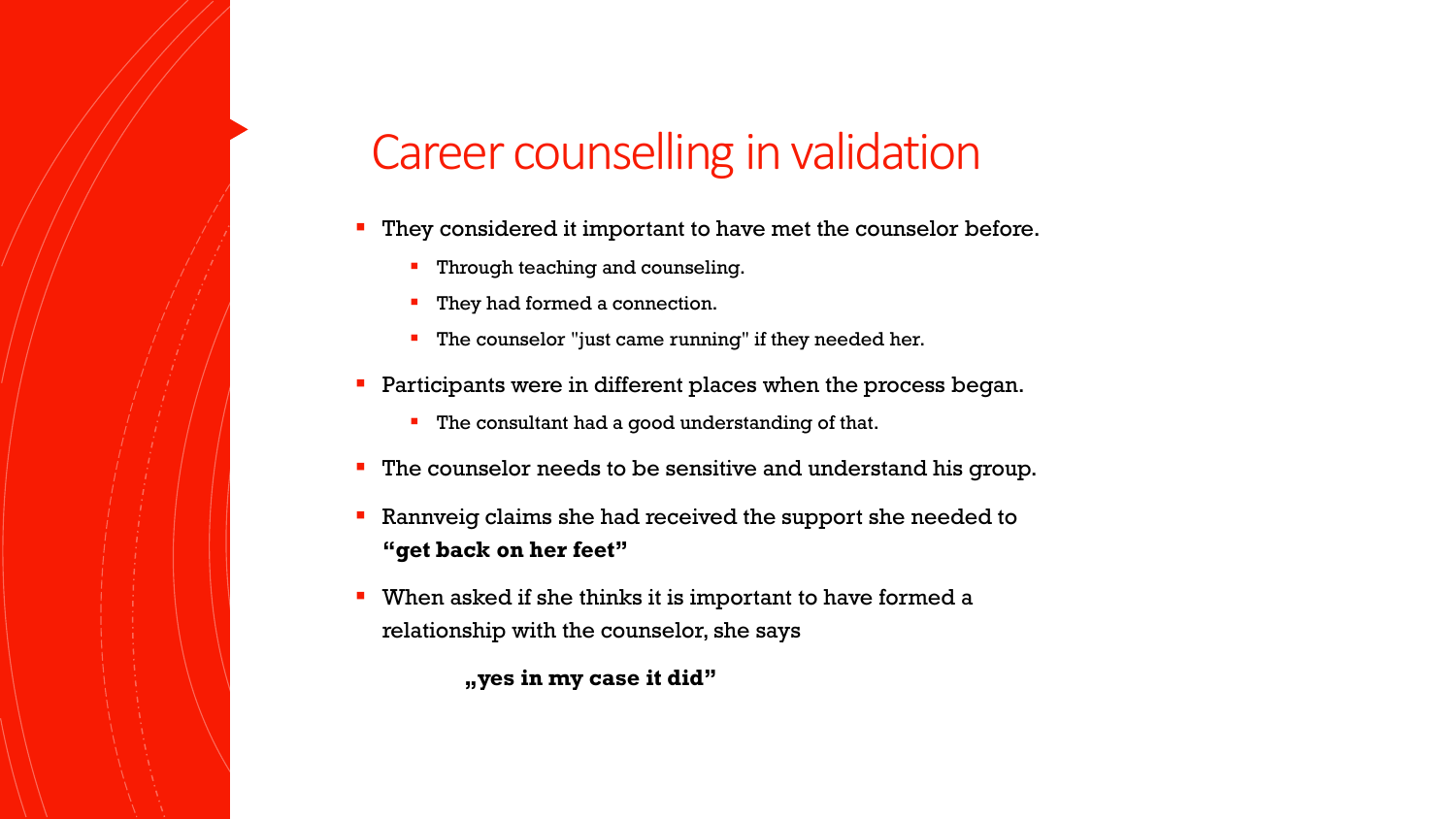# Career counselling in validation

 Regarding what is the most important role of the counselor in this process, there was an unanimous opinion

**"The support was most important"**

**Rannveig said:** 

**"Really just being there ... letting you do it yourself but still trying to pull it out, oh, it's hard to explain it, but not putting your opinion on things but helping you get your own opinion on things."**

- All participants felt their needs were listened to and they have been well supported.
- The counsellors were resourceful about the needs of the group, which was of great importance.
- **Exeryone received good advice on the next steps and to look at the** transferable skills that were strong in the person concerned and connect with their studies and work.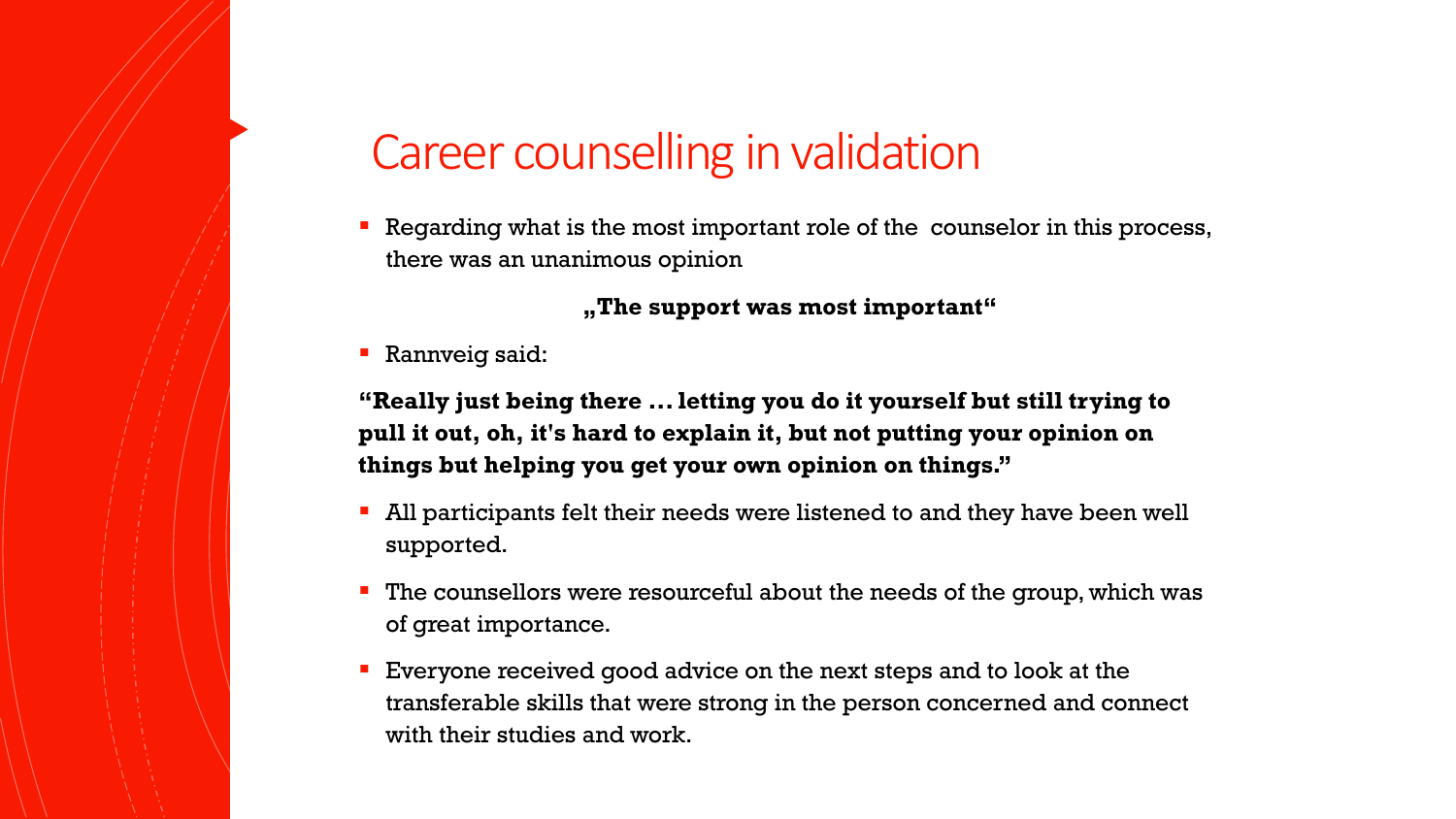#### Ethical issues

- If can be assumed that those who agreed to participate had a positive experience of the validation of employability skills.
- So it is still unclear whether the experience of the majority of those who take the validation is the same as in this study.
	- **This is one of the main shortcomings of the study.**
- **In qualitative research methods, interpretation is a big** part and here the researcher had to be especially aware due to previous experience, not to mix his own experience with the results of the research.